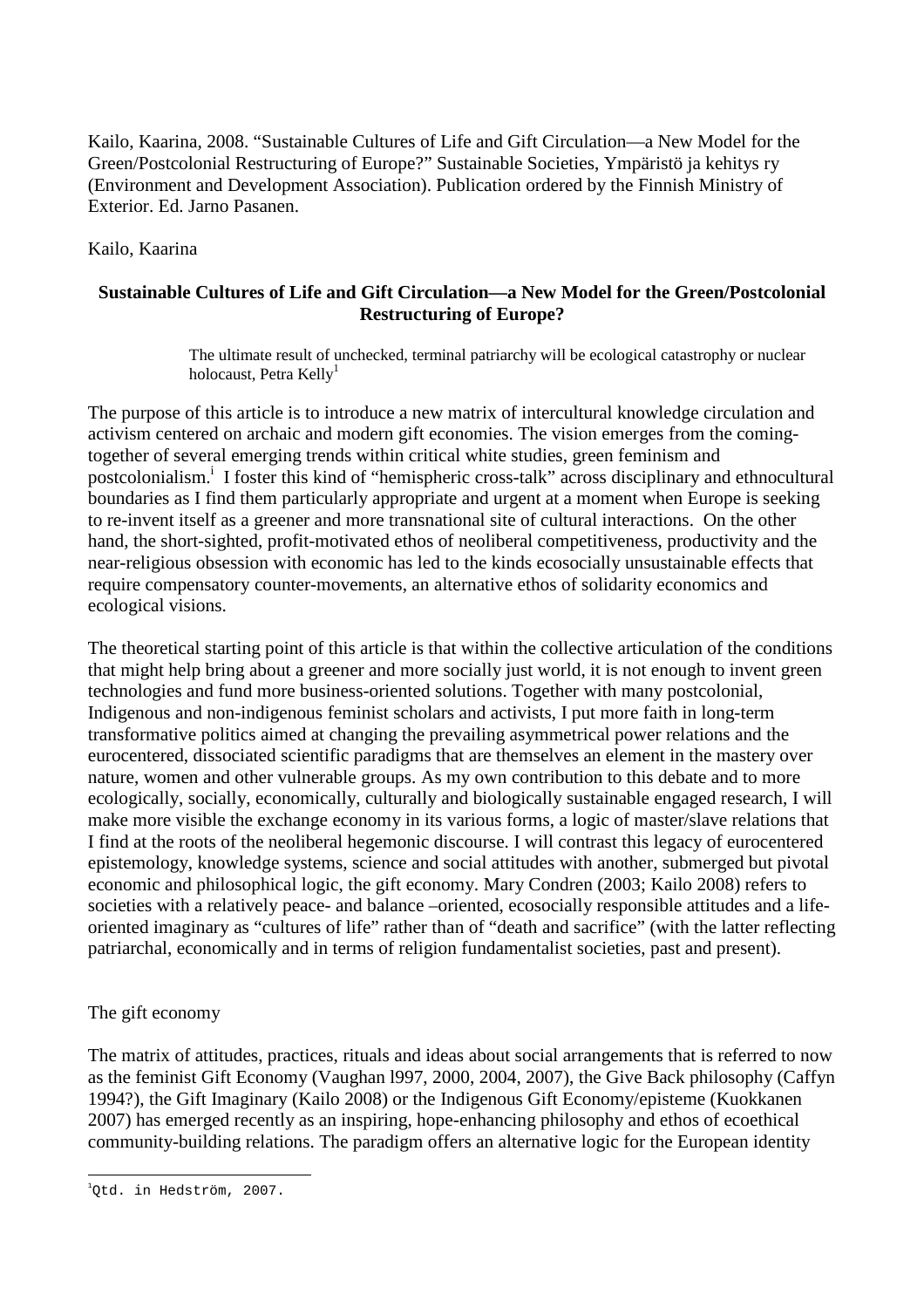and world view while also promising to bring together both Indigenous and non-indigenous "bad subjects" of colonial politics, united by a shared agenda of resistance, even an imaginary community of cross-cultural visionmakers. An artificially created/imposed discourse of neoliberalism and global citizenship is a predatory neo-colonial project and must be opposed if we are serious about saving the conditions of cultures of life (Condren 2003; Kailo 2008), of the very planet: this is possible, however, only if a broad enough critical mass of activists and scholars join forces in providing more viable alternative visions for the planet's future. I propose the gift paradigm as one such matrix/umbrella concept of revision and as an imaginary yet tangible site for the articulation of ecosocially more sustainable ways of living. Together with other advocates of this matrix of care-oriented worldviews, I find it based on sounder principles of social arrangements and collective representations than the predatory economic fundamentalisms that have dominated patriarchal economics in their contingent, situated, historically specific variations. The anthropocentric and hetero/sexist, blatantly anti-ecological economics institutionalized by Western academic power enclaves have come, increasingly, to reflect an effort to naturalize a competitive and production rationalistic, individualistic *homo economicus,* an aggressive, self-interested, shortsighted, emotionally distant and irresponsible human norm that certainly does not capture the essence of all humans (Korten l996; Vaughan 2007).

I begin by defining the core of the European corporate identity and proceed thereafter to the description of the kinds of peripheral counter-visions that are emerging in both ecofeminist, Native Canadian and Sami Indigenous scholarship—the Gift imaginary. I believe that we can draw upon both western and Indigenous world views and knowledge systems at the border space of new global cartographies. They can create the kind of synergy of conceptions of social relations, ecology and technology that help bring about a more sustainable and responsible conception of Europe's future.

### l. The Neoliberal Europe

The current hegemonic discourse, referred to as neoconservatism/neoliberalism is a reproduction of the former colonial discourses and sets of imperial practices from which postcolonial theories seek to emancipate. Rather than advancing democratic processes, it can be seen to have exarcebated various forms of androcentric fundamentalisms with class, gender, ethnicity and other intersectional factors adding to the effects of the politics of othering. The neoliberal forces are seeking to replace the solidarity-based universal welfare systems of Europe with an American-style corpocratic culture of competition and individualized responsibility. It emphasizes individual accountability rather than group responsibilities and devalues, even dismantles the strong state as the guarantor of the fair and egalitarian treatment of citizens. By focusing on the individual's burden of self-care, it is releasing not only the state but corporations and many other constituents of society from a care-based and solidarity-oriented set of responsibilities towards the more vulnerable members of society. Nothing could be more blatantly anti-egalitarian than the tacit assumption that women, particularly migrant women, as one case in point, enjoy the same equal opportunities to make it in the world as men and elites. As long as women are coerced through economic, political, psychological, educational or religious manipulation, conditioning and powers to shoulder the main responsibility for care work (of children, the elderly, the sick) as part of an asymmetrical sex/gender system, they are not on level playing field in the competition society. On the contrary, they are the buffers of multinational corporations that build their competitive edge and cost-saving capital accumulation on the backs of these vulnerable groups lacking the power of negotiation (Wichterich 2002). As long as the social, pension-related and employment-relevant costs of parenting fall predominantly on women's shoulders, they do not share the structural, institutional and attitudinal conditions of equality with men. Class, ethnicity, religion, age, geographic residence and a host of other variables impact further on the extent to which women fall short of the illusion of "equal possibilities."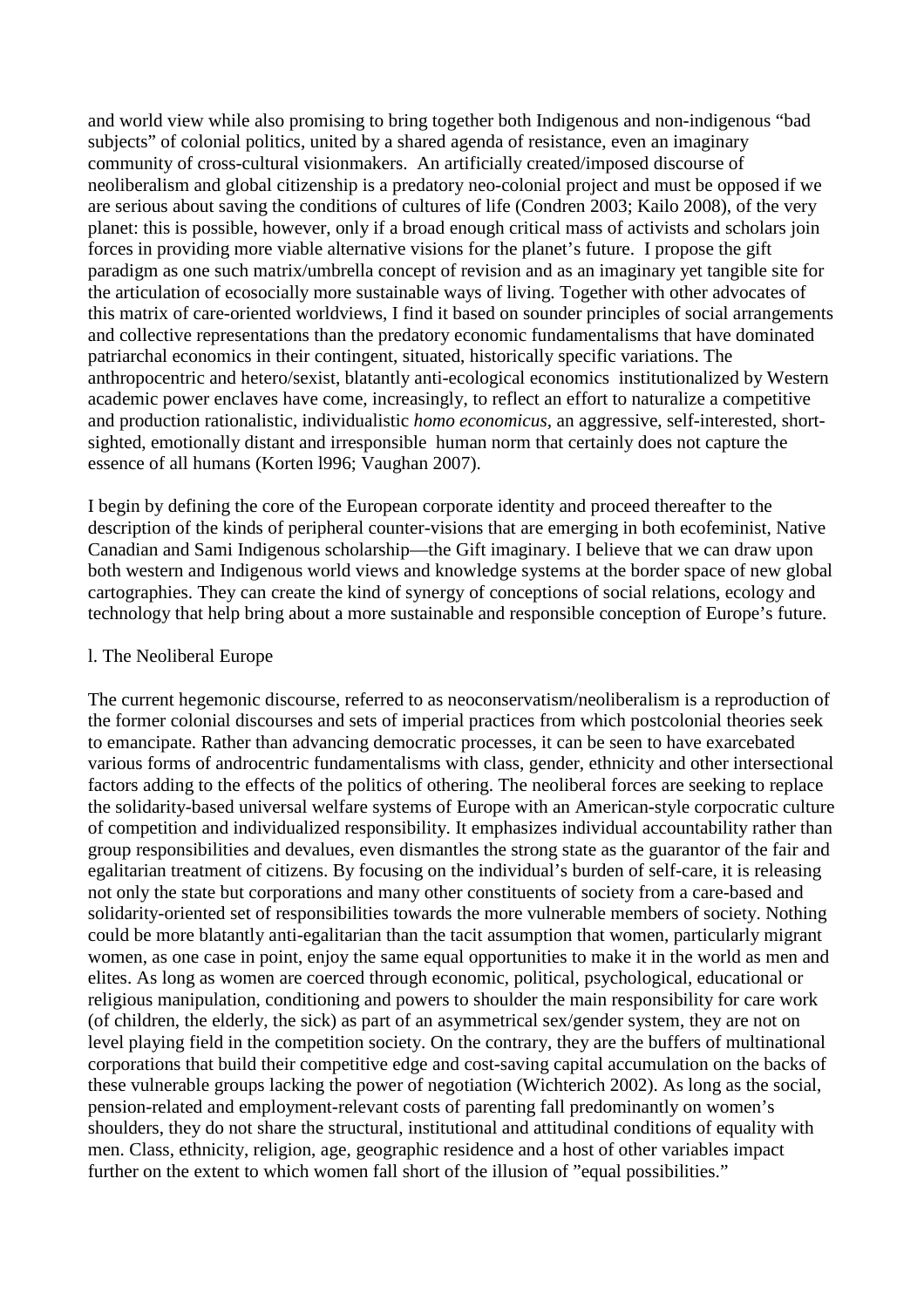Also, the notion cherished in eurocentered worldviews and ideologies—autonomous individuality without strings attached—is a totally misleading gendered misnomer. Women and children cannot avoid being dependent on some sort of social or family-based support and men who deny their own dependency on women's emotional, domestic, and other care work are in denial of their privileges and gendered status. Gender relations are not symmetrical and complementary in capitalist societies, even though in cultures of life and abundance, in gift economies, the division of labor did not serve to create a system of hierarchical difference with gendered modes of dependency (Göttner-Abendroth 2007; Eikjok, Gunn Allen… ). From the point of view of the gift economy, we are all dependent, furthermore, on the free gifts of nature (animals, gas, oil, water, air etcetera). In the old days, those living in gift economies honored and organized feasts to give back to the spirits and guardians of the animals their livelihood depended on (Kailo 2008). The gift relations ensured that people did not take more from nature than was necessary to ensure survival, just as lions do not kill all lambs in their vicinity to accumulate them, but kill what they need to eat. The gift economies had built-in checks against overuse of collective resources—something that cultures of life, mostly eurocentered peoples alienated from their indigenous and ecological roots do well to reconnect with. Hyde (1983) notes that the first-fruits ceremony and its equivalents establish a gift relationship with nature, a formal give-and-take that acknowledges our participation in, and dependence upon it. A most relevant point for green postcolonialism is that gift exchange brings with it, therefore, a built-in check on the destruction of its objects.

Numerous Indigenous scholars and activists have exposed the sweet-and-sour, but mostly sour effects of neoliberalism in terms of increased monoculture, predatory politics regarding Indigenous livelihoods, economic self-determination (Adelkarim-Chikh 2007; Abrahams 2007; Antrobus 2007; Armstrong l995; Eikjok 2000; Jimenez 2007)-- effects reflected in privatization, biopiracy (Shiva l993) and the appropriation even of sacred sites for commercial exploitation (Kuokkanen & Riihijärvi 2005; LaDuke 1997; Trask 2007). Ecological sustainability and social rights—although present in rhetorical speeches—have both been submitted to the higher goal of competitiveness, threatening the ecosocial balance of the world at large.

Native North American theorists Yvonne Dion-Buffalo and John Mohawk outline three choices which colonized peoples have in response to colonization in their article "Thoughts from an autochthonous center" (1994, 33-35). They can become "good subjects" of the colonizer's discourse, accepting the rules of law and morals without much question. Second, colonized peoples can be "bad subjects," i.e., they have been subjected to alien rules but they revolt within the precepts of those rules. Third, they can be "non-subjects", acting and thinking around discourses far removed from and unintellegible to the West. The distinctions Dion-Buffalo and Mohawk make between good, bad and non-subjects is useful to the extent that such identity or subject positions can also be applied to non-Indigenous people with their divergent attitudes towards modernity, postmodernity and today—neoliberalist corpocracy. Jurgen Kremer is a psychoanalyst/theorist who has specialized in Indigenous theories and the preconditions of respectful intercultural relations, among them ways of transformation towards healing epistemologies.ii The following table represents Kremer's extension of Mohawk's and Dion-Buffalo's tripartite categories of good, bad and non-subjects and modernity (Kremer 2008) and captures what many Indigenous scholars also identify as the shifts of values among their own groups:

> **OPPOSING PAIR – THIRD PROCESS EUROCENTERED INDIGENOUS PROCESS**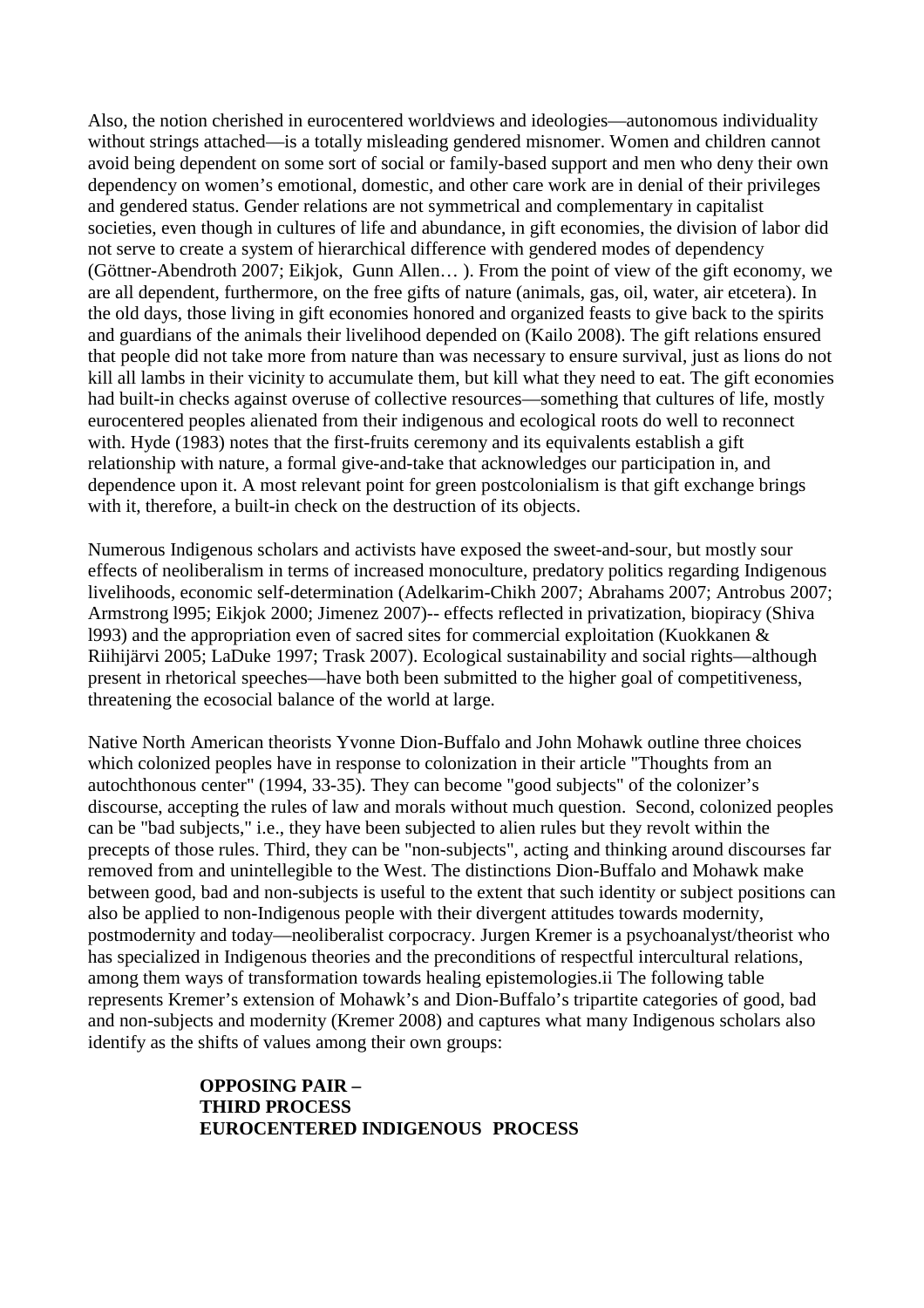| <b>MODERN</b><br><b>CONSCIOUSNESS</b> | <b>CRITIQUES OF</b><br><b>MODERN</b><br><b>CONSCIOUSNESS</b> | <b>RECOVERED</b><br><b>INDIGENOUS</b><br><b>CONSCIOUSNESS</b>                                                   | <b>INDIGENOUS</b><br><b>CONSCIOUSNESS</b>                             |
|---------------------------------------|--------------------------------------------------------------|-----------------------------------------------------------------------------------------------------------------|-----------------------------------------------------------------------|
| good subject                          | bad subject                                                  | developing non-<br>subject                                                                                      | non-subject                                                           |
|                                       |                                                              | regaining<br>conscious<br>participation                                                                         | conscious<br>participation                                            |
|                                       |                                                              | re-contextualizing<br>truths and Truth<br>locally $&$<br>historically                                           | locally & narratively<br>contextualized<br>truths and Truth           |
| his-story                             | her-stories<br><b>Story revealed as</b><br>his-stories       | recovering female<br>aspects of stories;<br>remembering<br>multiformous<br>gender identities                    | multiply engendered<br>stories:<br>metamorphoses,<br>spirit marriages |
| objective reality                     | narrative<br>realities                                       | recovering<br>ancestral narrative<br>realities &<br>anchoring them in<br>present ecology &<br>historical moment | communally &<br>locally anchored<br>narrative realities               |
| rationality                           | recovery of<br>reasonableness                                | reasonableness                                                                                                  | reasonableness                                                        |
| imperial self                         | non-imperial self                                            | re-connecting self                                                                                              | connected self                                                        |
| individualism                         | individualism                                                | intentional<br>communities                                                                                      | natural communities                                                   |
| progress                              | progress (albeit<br>questioned in<br>appearance)             | linearity<br>struggling for<br>balance                                                                          | balance                                                               |
| linearity                             | variegated<br>linearity                                      | cyclical linearity                                                                                              | cyclical linearity                                                    |
| dissociation                          | suffering from<br>dissociation                               | recovering<br>participation                                                                                     | participation                                                         |
| colonialism                           | post-colonialism                                             | decolonization                                                                                                  | beside, outside &<br>inside of<br>colonization                        |

Kremer's example of his self-reflexive and ecoethical stance is most relevant for this article, and corresponds to a great extent with what North American Indigenous theorists have written about tensions between white and Indigenous science.<sup>iii</sup> Kremer has defined the evolutionary trajectory of the so-called civilizing process as dissociative schismogenesis (Kremer 1997, 10-11) meaning that: "People of European descent or people who have entered the eurocentered process of consciousness have split themselves off from this ongoing interaction of place, ancestry, animals, plants, spirit(s), community, story, ceremony, cycles of life, and cycles of the seasons and ages. This dissociation has created a conceptualization of social evolution, in which a major shift has occurred from prehistory to history, from oral tradition to writing civilization, from the immanent presence of spirit(s) to the transcendence of god(s)"  $(2008)$ .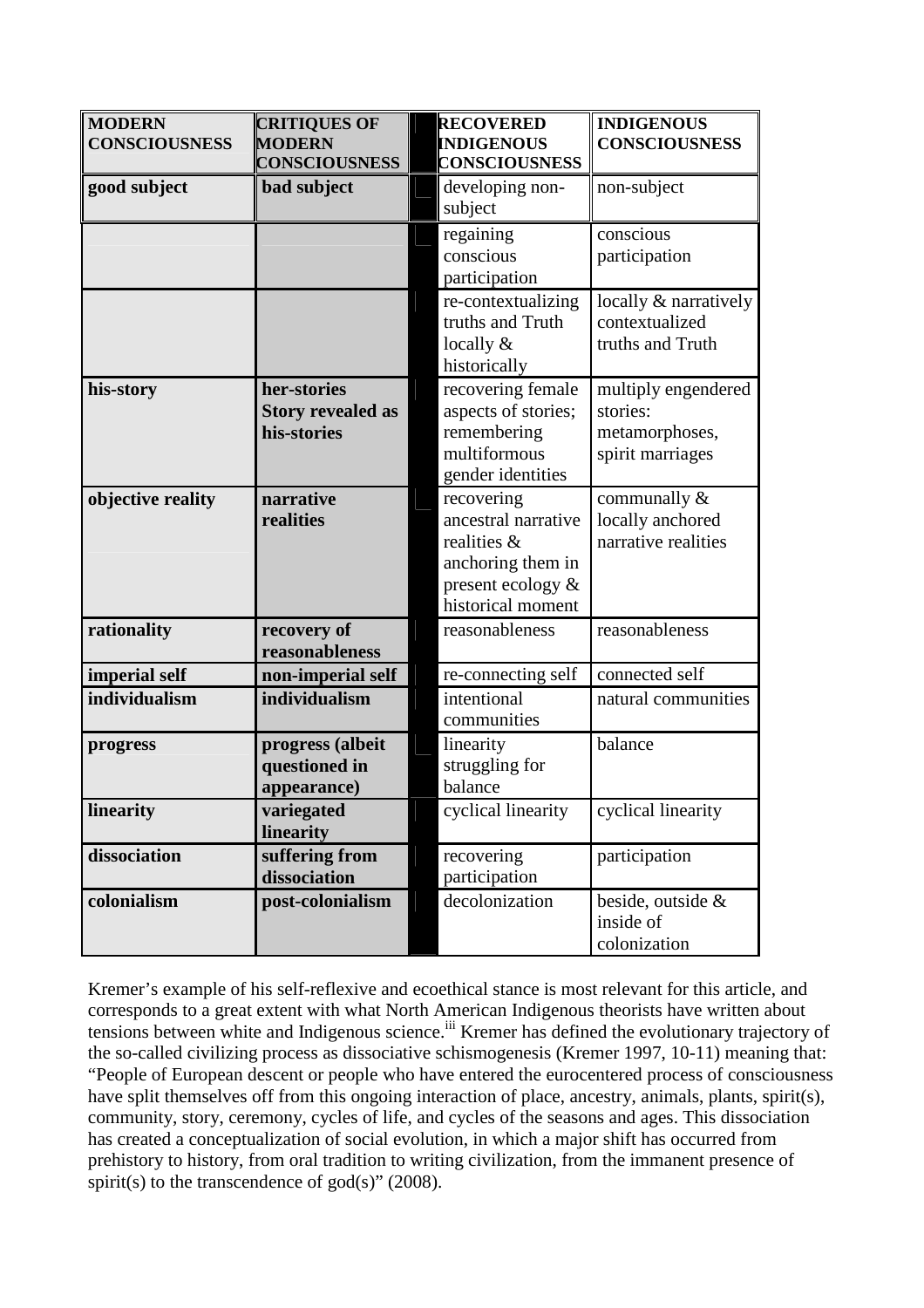Kremer claims that the European Enlightenment Philosophy put the final touches on the development of a non-participatory, dissociative mind process, the enthronement of linear causality, and the imperial grasping of the appearances of reality in a globalizing quantitative reduction (presumably resulting in the control of what is conceived of as objective reality itself) (Kremer 2008). Kremer emphasizes that all peoples have (pre-patriarchal) indigenous roots the recovery of which might at this historical juncture bring about ecologically important effects, more than even the various postmodern strands are able to see or willing to admit. Epistemic violence and harassment, as well as the academic silencing of non-european paradigms, world views and epistemes (Kuokkanen 2007) have much to do with the roots of the ecological crises and the mastery over nature. They have served to ensure that no other voices, perspectives on life, truths or visions can be accommodated, let alone discussed in the epistemic enclaves of power. Admittedly, critical white studies have likewise not addressed the above dimensions of Europeanness which tends to be restricted to colonial or androcentric power relations.

What we need to address in decolonizing philosophies reflecting the mastery over nature, in particular, is the institutional, societal, civilizational or philosophic eurocentrism—and I add, particularly epistemic eurocentrism (Cf. Harding 1998, l3). We can only build an ecosocially viable future with an in-built openness to all ethnocultural knowledge and wisdom, i.e. the recognition of the survival value of diversity rather than monoculture and monoacculturation in their nefarious forms. Civilizational or philosophic eurocentrism occurs according to Harding when the beliefs and practices at issue are held by entire "civilizations" over large periods of history, not just by one of their subcultures. These are the most difficult to identify because they structure and give meaning to such apparently seamless expanses of history, common sense, and daily life that it is hard for members of such "civilizations" to even imagine taking a position that is outside them. "The scientific worldview," the modern worldview," the Christian, Judaic, Islamic, Ancient Greek, or Chinese worldview provide examples of such widespread and long-term belief systems within which, in spite of great diversity of many beliefs and practices over time and between subcultures, distinctive shared or continuing beliefs and practices nevertheless can be identified (Harding 1998, l3 ). Harding looks upon eurocentrism as itself a particular ethic, an ontology, and an epistemology (Harding l998, l4). Kuokkanen reflects aspects of Kremer's chart of "Indigenous recovered consciousness" to the extent that she identifies the differences between western and Indigenous philosophical discourses and their uses of the concept of epistemology: "'In the former, epistemology is usually applied to denote a (theoretical) study of knowledge, while in the latter, the application is much wider; it is commonly used as a synonym for system of knowledge, way of thinking, worldview, traditional philosophy etc." (Kuokkanen 2007, 85???). There is much evidence within both Native Canadian and Sami theories that, indeed, indigeneity has more to do with the attitudes Kremer lists than with the "good subject" attitudes of Eurocentric scholars towards science and life (E.g. Nahanni 1993; Colorado 1998). In contrast with the more atomistic, bounded, individualistic tenets of eurocentered science and knowing,iv what however is the ecological effect of such non-european styles of knowing and thinking? For Kuokkanen, as for many other Indigenous scholars, the gift or give back paradigm is precisely the overarching, but not essentialist principle or logic that unites many Indigenous worldviews and practices (see also Armstrong 2007, Benally 2007, Muthien 2007, Maracle 1992). It is particularly useful and appropriate as a third process or way to unite the bad or non-subjects of neoliberalism, as Indigenous as well as non-indigenous people share important, even central aspects of such a worldview and logic.

### **The Gift economy as an intercultural paradigm of healing and non-gendered care provision**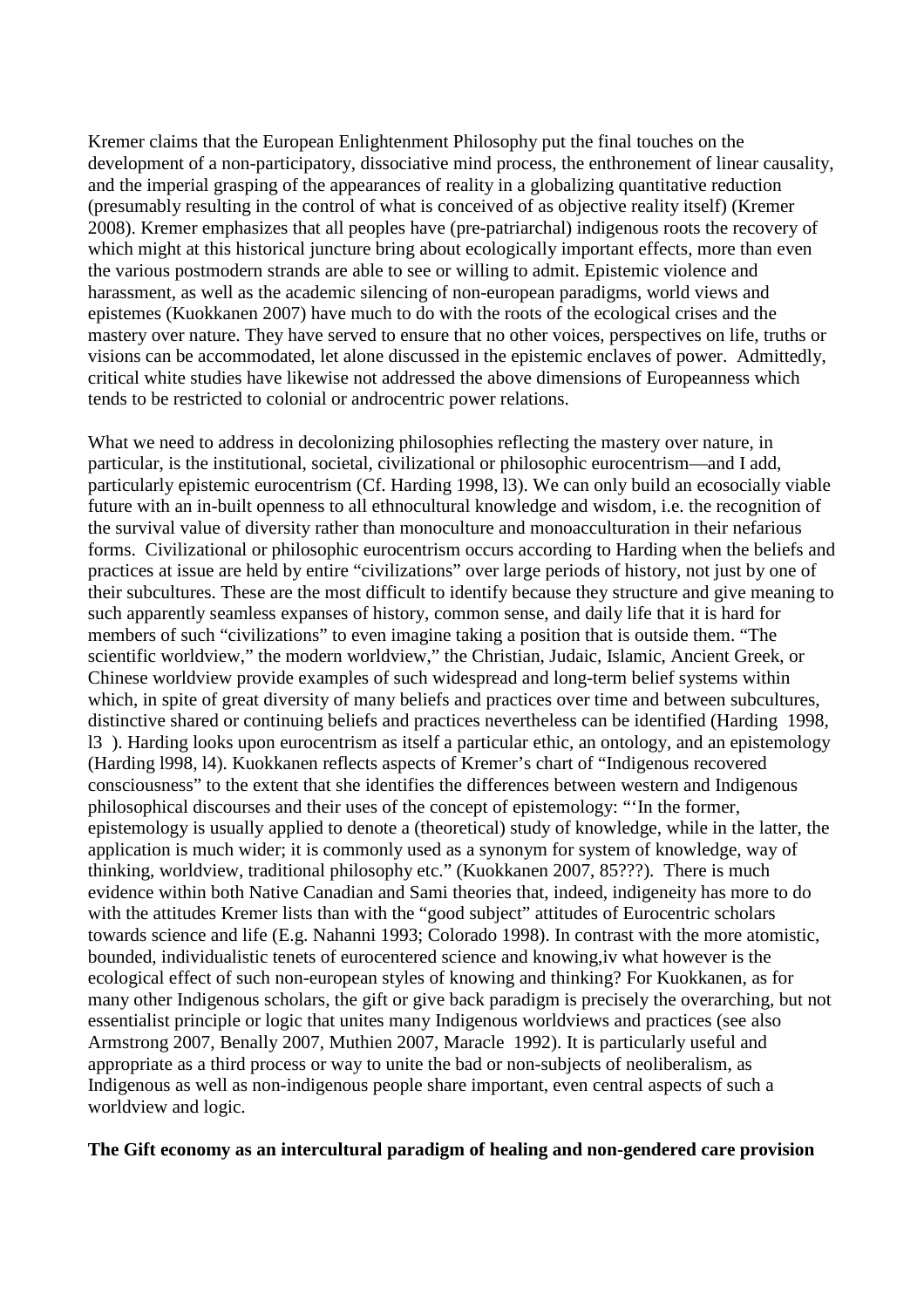Kremer includes the gift economy among the new paradigms providing the possibility of healing the splits created by the reified separation of the mind and the body, humans and animals, and all the other binaries serving to create hierarchical difference. Indeed, the initiator of the research/activist group, the International network of feminists for a Gift Economy, Genevieve Vaughan (1997, 2004) describes the gift economy as a submerged human logic of responding unilaterally to needs, of giving value to another, a form of rationality of care that has been made invisible by the masculated exchange economy and its focus on *homo economicus*, ego-oriented transactions and a metalogic that does not value giving and the circulation of care.

What then does the third process—a resisterhood of non-subjects of neoliberalism—involve, in more concrete terms? I believe the gift economy offers a much-needed alternative—albeit by no means the only one—to the ethos of competitive and profit-oriented neoliberal colonialism and the reified splits of us/them. Today's archi-utilitarian ethos is epitomized in the neoconservative economy, where the rights of stockholders are placed above all other considerations, as a kind of modern "first principle." We need to circulate and institutionalize a new "first principle", one that, paradoxically, we can locate easily in the archaic seed-beds of our ancestral archives—our ecomythologies (Kailo 2008). Even if the view of history from an organic to a mechanistic worldview hardly reflects developments in Indigenous communities, for everyone to become more aware of the differences in the two logics is vital for the survival of the Earth. In gift-based societies people were (and in many cases still are) related to their physical and natural surroundings through a particular land ethic, through genealogies, oral tradition, and complex rituals aimed at social bonds, ecological balance, and sustainability. In many of these systems of knowledge, concepts do not stand alone, as Kuokkanen also noted, but are constituted of "the elements of other ideas to which they were related" (Deloria 1999: 48). The Gift functions primarily as a system of social relations with various types of alliances, forms of solidarity, and communal activities binding the groups together in a locally situated ethos of mutuality and survival, stressing local democracy, selfsufficiency and sustainable communal infrastructures and relations.<sup>2</sup>

The Gift or give back (Caffyn, l992) –oriented philosophy represents a concretization of the abstract, theoretical principles and discursive dimensions to which Kuokkanen and Kremer make reference. Through the gift economy, humans feel themselves as one part of a large self-regulating system where what happens to one pearl in creation's necklace affects them all. Hyde in *The Gift* (l983) has analyzed the notion of an Indigenous "return gift," called among the Maori a "nourishing *hau*," as interspecies feedback. Without the gestures of giving back, humans act through greed or arrogance of will and thus the cycle of human/animal interdependency is broken.<sup>3</sup> Ecological salvation should not be sought in women or Indigenous peoples as reverse categories to be glorified (angels in the ecosystem); rather, the worldview and the social attributes coded as "feminine" or "Native" need instead to be extended as the human norm to all subjects of European and globalized cultures.

 $\overline{a}$ 

Marcel Mauss (1923/1924) first wrote about various "primitive" cultures practicing gift "exchanges." Although he has brought the knowledge about gift economies into general consciousness and has provided valuable descriptions of various gift practices, his interpretation has been colored by his androcentric, western, patriarchal values, his own lens as someone who apparently took human competitive and aggressive drives to be natural and universal. Thanks to Indigenous scholars, today there is a better understanding that giving to gods and nature is a reflection of worldviews founded on active recognition of kinship relations that extend beyond the human realm—quite beyond the ego-oriented and rivalry-motivated impulses that Mauss took for granted.

The Gift economy is intimately connected with the principle of sustainability and an in-built ecological ethics. In discussing this arch-aic/modern land ethic, one must distinguish between the oppressive and sentimental patriarchal glorification of maternity, "noble savages" and the feminist/Native revalorization and renaming of a mothering or ecosocially sustainable logic (Vaughan 1997) beyond gendered or ethnocentric dualism. We need to reclaim a sensuous, participatory interspecies conversation where we recognize our position on the continuum of life forms, and posit other radical imaginaries, social arrangements and methodologies that allow us to conceive of difference itself differently.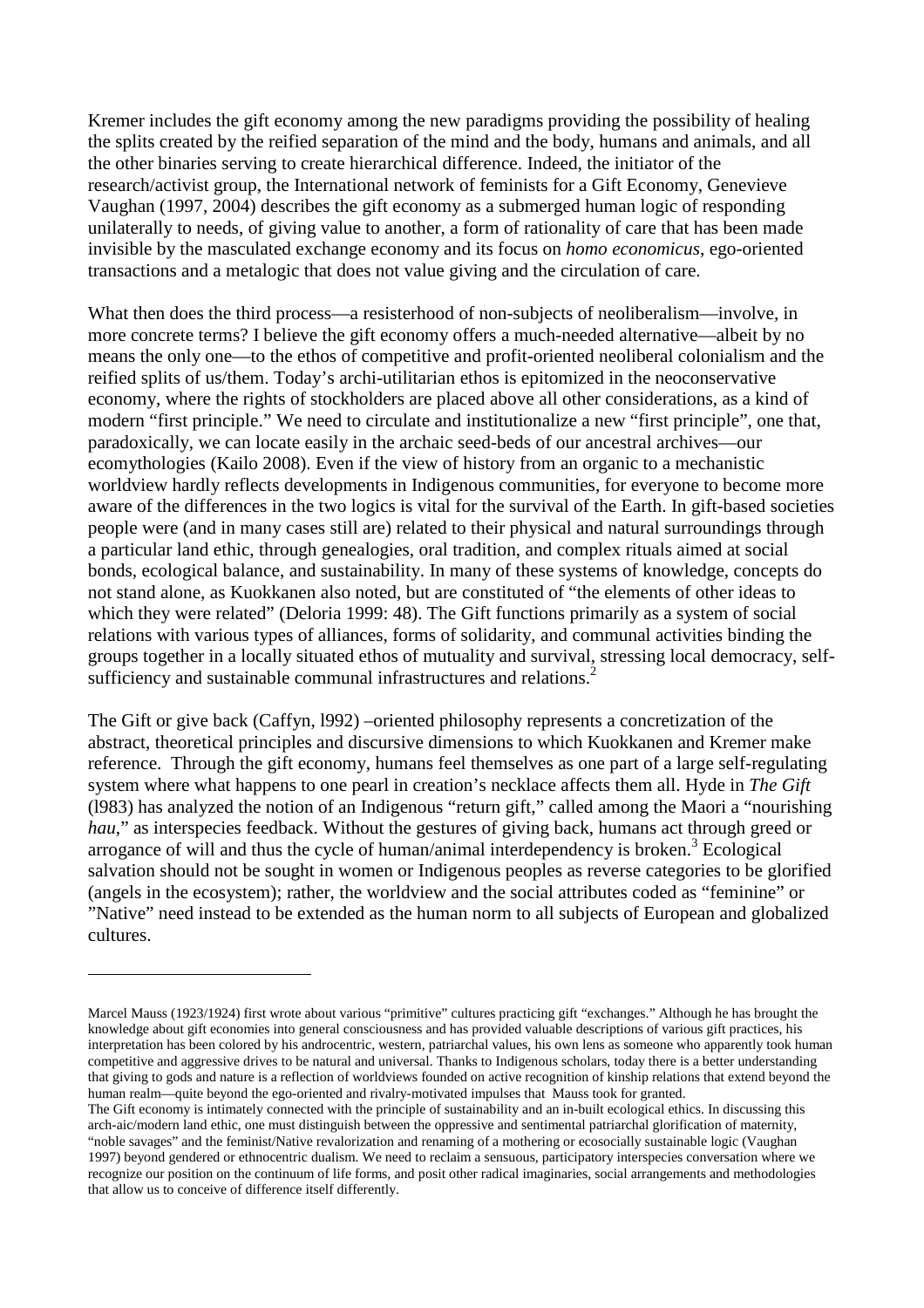The gift economy has many affinities with ecofeminist and ecocritical theories, particularly when we focus on a key difference between the patriarchal hegemonic master identity with its hierarchical dualisms, and the gift paradigm with its focus on honouring, creating ties with and giving importance to "another." According to ecofeminist Ariel Salleh (1997): "Both dominated and empowered, women and other colonized subjects are well equipped, at this historical conjuncture, to take up the case for the preservation and respect for life. This does not imply a simple-minded essentialist way that women or natives are somehow 'closer to nature'" (179). Rather, echoing the many ecofriendly views in this anthology, for Salleh "it is to acknowledge a complex socially elaborated difference and its agency. For the most urgent and fundamental political task is to dismantle ideological attitudes that have severed the human sense of belonging to nature; and this, in turn, can only happen once nature is no longer fixated, commodified as an object, outside of and separate from humans" (178). If masculine agency produces knowledge by splitting subject and object, dividing the object into discrete units in order to remake it, what might be called a feminine or communal approach to knowing, expresses, according to Salleh (and to another Sami scholar Helander-Renvall 2008), a sensibility that is not alienated from itself or its environment.

#### Conclusion

I have limited myself, within the restraints of this article, to merely sketching the outlines of a more ecological, sustainable and ethical cultural matrix of "life" rather than death and violence. Although I have circumscribed in other writings, what a utopian, ideal society of balanced human/animal, male/female and intercultural relations might look like (Kailo 2007, 2008), this paper served to merely to hint at the differences of ethos, attitude and notions about human nature, that we can find in different ethnocultural narratives, cosmologies, worldviews, epistemes (Kuokkanen 2007) and social arrangements. I believe that the keys to a more responsible, just and ecologically sound society are located in shared gift economies beyond any monocultural assumptions that one culture might have all the answers. However, I do not advocate a postmodern free-for-all relativism. I believe the gift economy matrix needs to be grounded in pluralism and a politics of affinity (Kailo l998) and difference, while, at the same time honoring the UN declarations on human/woman/indigenous and other rights that have already been passed and signed. The gift economy and paradigm promises to become a new pivotal matrix of alliances where local and global knowledge, insights, technological and humanistic/feminists wisdom and insights can be brought into a useful, mutually enriching tension—and synergy, if not, gynergy. We cannot move towards a more egalitarian and sound social structure before we identify what is wrong with what we have had. The role of critical men's/white and women's studies has been to deepen the postcolonial studies, anti-racist feminist and ecofeminist debates on white mythologies, hierarchical and dualistic master narratives and other paradigms that have contributed to the current crises of ecology, energy, food and employee rights. Biological diversity in nature has served to ensure the health and renewal capacity of nature; the same applies to human society. Without the diversity reflected in different epistemic styles of knowing and living, we can only build a boxed-in future of monocultural hegemonies out to exploit whomever they can. Gift economies as a shared forum for feminist, Indigenous, white and other heuristically distinct ideologies and worldviews are in my view the most promising—as well as empowering—model for beginning the work of radical green restructuring. It does not mean throwing out the baby—western technorational worldview—out with the bathwater. But it does mean outsourcing the injustices, dominator relations and nefarious racial/sexist fictions with which the elites have, in the colonial history, ensured their mastery over nature, women and all freefloating "resources" (=gifts) of planetary life.

### **REFERENCES**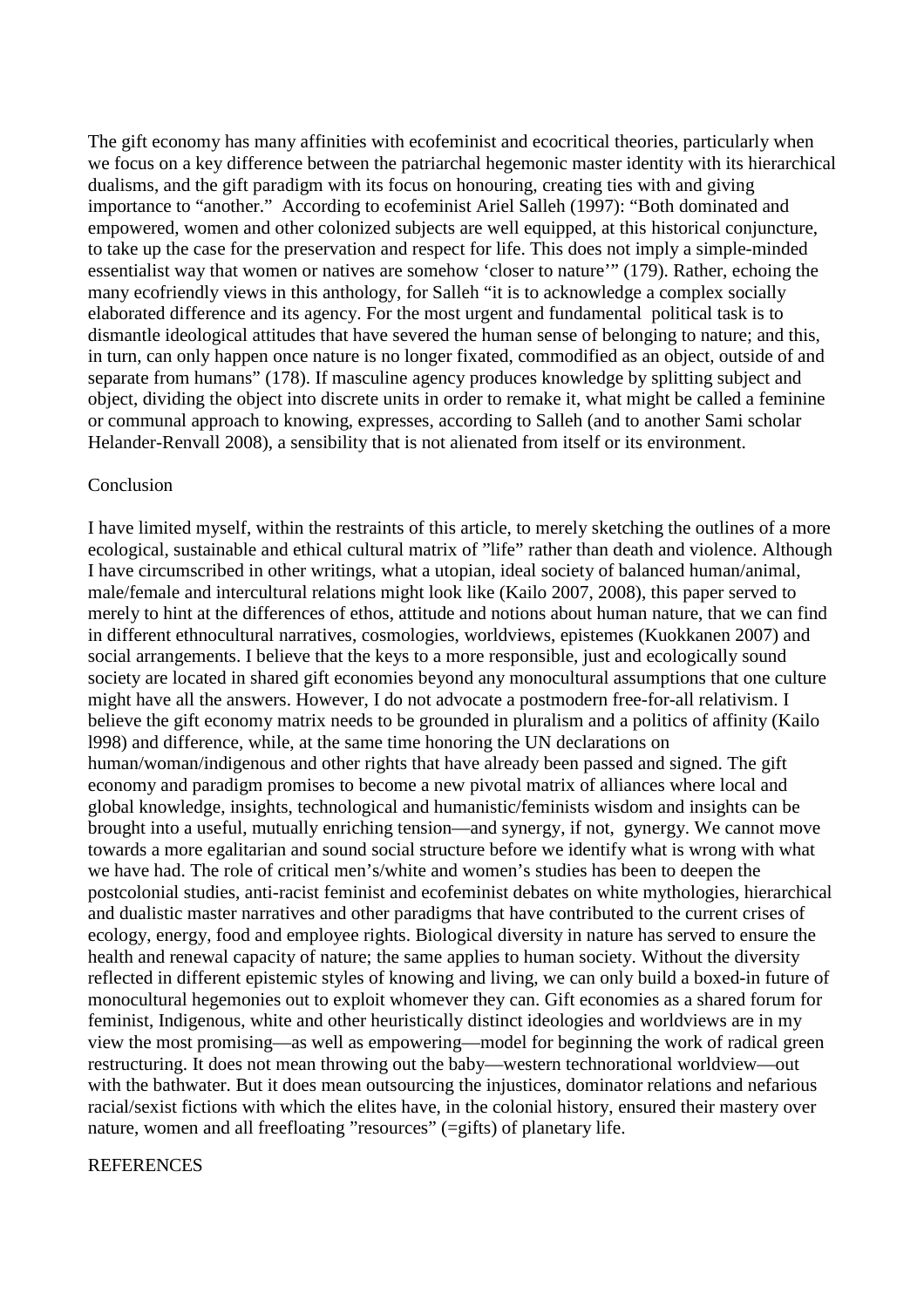Abrahams, Y. (2007). The Khoekhoe Free Economy: A Model for the Gift, Women and the Gift Economy. Another World View is Possible. Ed. Genevieve Vaughan. Toronto: Inanna Press & Education, 2007. 217-222.

Anderson, B. (1991) Imagined Communities. Rev. and extended edition. London: Verso, l99l.

Antrobus, P. (2007). "The Gift Economy in the Caribbean. The gift and the wind." Women and the Gift Economy. Another World View is Possible. Ed. Genevieve Vaughan (ed), (pp. 230-235). Toronto: Inanna Press & Education.

Armstrong, J. (2007). "Indigenous Knowledge and Gift Giving: Living in Community." Women and the Gift Economy: A Radically Different Worldview is Possible. Vaughan, G., (pp. 41-50) Toronto, Innanna Publications and Education Inc.

Armstrong (Okanagan), J. (1994). International Covenants. A New World Order? Indigenous Women Address the World." *Our Future - Our Responsibility*. UN 4th World Conference on Women. Beijing, 1995. 66-68.

Battiste, M. ed. (2000). *Reclaiming Indigenous Voice and Vision*. Vancouver: UBC Press.

 Brah, A. (1993). Re-Framing Europe : En-gendered Racisms. Ethnicities and Nationalisms in Contemporary Western Europe. Feminist Review 45, 9-28.

Caffyn, K. ed. Give Back. First Nations Perspectives on Cultural Practice. Ed. Caffyn K. North Vancouver: Gallerie Publications, 1992.

Colorado, P. (1998). "Bridging Native and Western Science." Convergence XXI, 2/3. 49-67.

Condren, M. (2003). The Serpent and the Goddess. Women, Religion and Power in Celtic Ireland. Dublin: New Island Books, 2002, originally Harper & Row, [l989].

Dion-Buffalo, Y. and J. Mohawk. (1992). Thoughts from an Autochtonous Centre: Postmodernism and Cultural Studies. 'All of Us' Akwe:kon Journal IX.4 (Winter). 16-22.

Eikjok, J. (2000). Indigenous Women in the North: the Struggle for Rights and Feminism. Indigenous Affairs International Work Group for Indigenous Affairs. no.3. (July-August-Sept. 2000). 38-41.

Eikjok, J. "The Situation of Men and Women in the Reindeerherding Society." Diehtogiisa 1 (1992): 7-8.

Eikjok, J. (1990). Indigenous Women´s Situation: Similarities and Differences. Common Struggle for Future. International Conference and VI General Assembly of the World Council of Indigenous Peoples. Tromsö, Norway, 8-12 Aug. A paper.

Göttner-Abendroth, H. (ed). (2008) Societies of Peace, Past and Present. Toronto: Inanna Press & Education.

Helander, E. and T. Mustonen, (eds.) (2004). Snowscapes. Dreamscapes. Snowchange Book on Community Voices of Change. Tampere: Tampere Polytechnic Publications.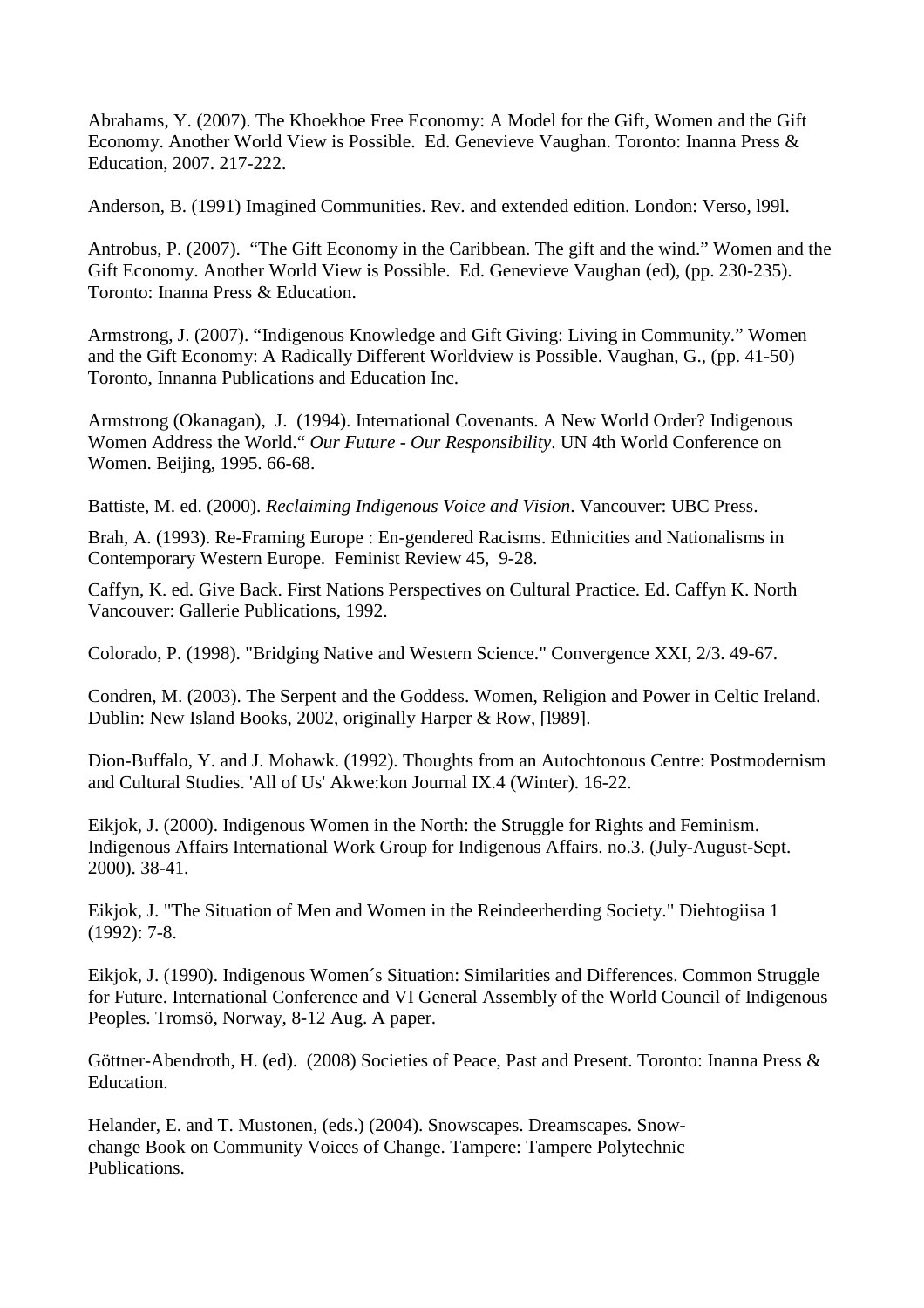Helander, E. (1992) Sami Knowledge--Subjective Opinion or Science? In Diehtogiisa 1, 3-5.

Helander, E. and K. Kailo (eds.). (1998). No Beginning, No End. The Sami Speak Up. Canadian Circumpolar Institute. Circumpolar Research Series 5.

Hill, M. (1997). Whiteness: A Critical Reader. New York: NYU Press.

Hyde, L. (1983). The Gift. Imagination and the Erotic Life of Property. New York: Vintage Books, [1979].

Kailo, K. & R. Kuokkanen (2009?). *Monokulttuurista Moni-Naisuuteen. Valta, toiseus ja toisarvoistamisen mekanismit. (From Monoculture to Diversity. Power, Otherness and the Mechanisms of Othering and Violence in Finland*). Manuscript in progress.

Kailo, K. (2008). Wo/men and Bears. The Gifts of Nature, Culture, Gender Revisited. Inanna Press & Education, Toronto.

Kailo, Kaarina. 1999. "The She-bear-Circumpolar Mother of Spiritual Feminism." Canadian Woman Studies/cahiers de la femme: An Introductory Reader. A re-printed article. Inanna Press, Scarboro, York (originally l997).

Kelley, Caffyn. (Eds) (1992). Give Back. First Nations Perspectives on Cultural Practice. North Vancouver: Gallerie Publications.

Kramwig, B. (2008). The silent language of gifts in Arctic communities. Ethnologie Francaise. forthcoming.

Kremer, J. (2008) "Bearing Obligations." Wo/men and Bears. The Gifts of Nature, Culture, Gender Revisited, K. Kailo (ed.), Toronto: Inanna Press & Education.

Kremer, J. (1997). Are There "Indigenous Epistemologies?" San Fransisco: California Institute of Integral Studies.

Kuokkanen, R. and M. Riihijärvi. (2005). Suttesája – From a Sacred Sami Site and Natural Spring to a Water Bottling Plant? The Effects of Colonization in Northern Europe. In Echoes from the Poisoned Well: Global Memories of Environmental Injustice. Rowman and Littlefield/Lexicon Books.

Kuokkanen, R. (2007) Reshaping the University. Responsibility, Indigenous Epistemes, and the Logic of the Gift. Vancouver: UBC Press.

Kuokkanen, R. (2004). The Gift as a Worldview in Indigenous Thought. Ed. Genevieve Vaughan. Il Dono/The Gift: A Feminist Analysis. Athanor 8. 81-97.

Kuokkanen, R. (2008). Sami Higher Education and Research: Toward Building a Vision for Future. In Indigenous Peoples: Self-Determination, Knowledge, Indigeneity. Ed. H. Minde, (ed), (pp. 267-287). Netherlands: Eburon Delft.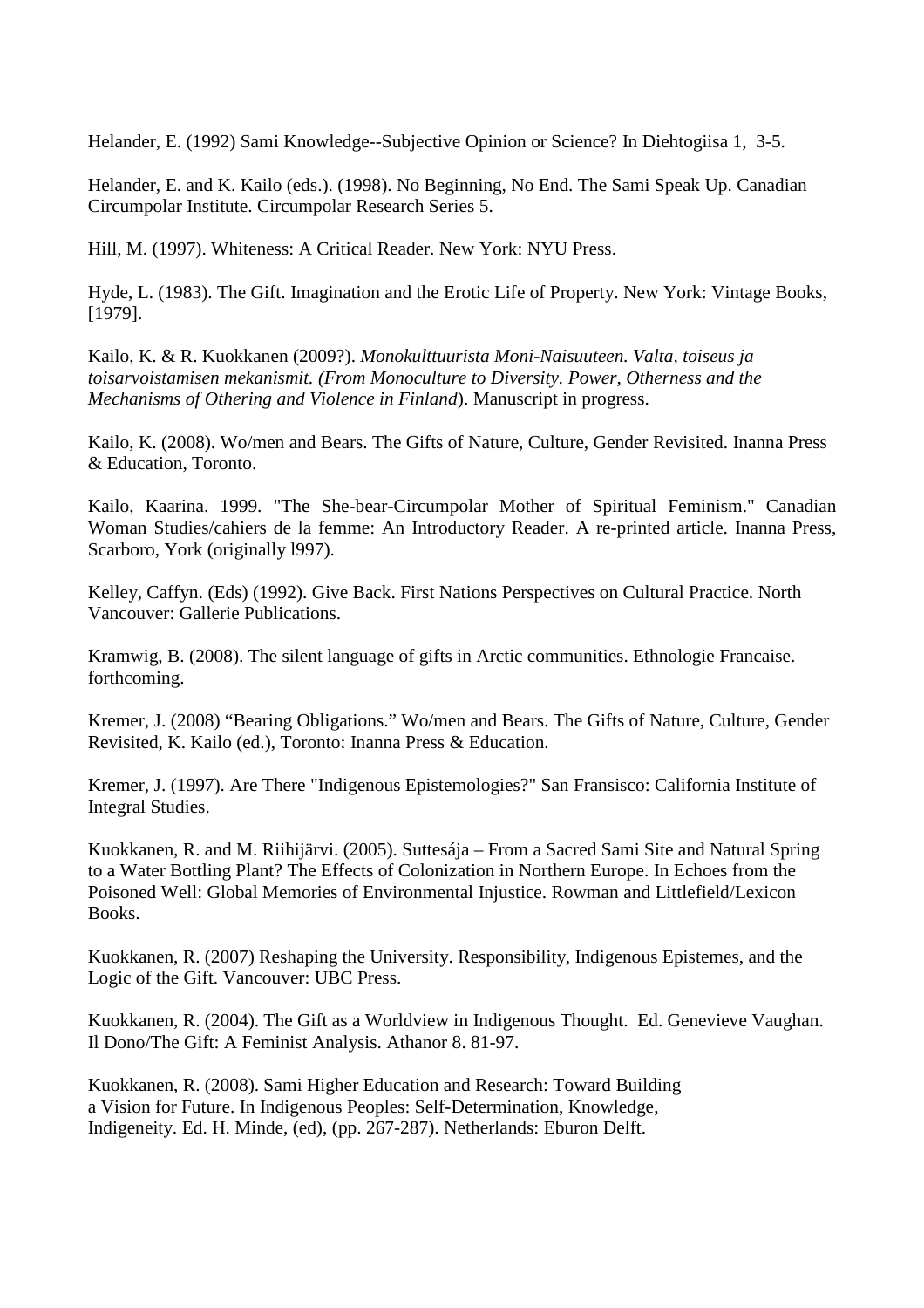Länsman, A-S. (2004). Väärtisuhteet Lapin matkailussa: kulttuurianalyysi suomalaisten ja saamelaissten kohtaamisesta. (Relationships of reciprocal turntaking within Lapland tourism—a cultural analysis of the encounter between Finns and the Sami. Oulu: Puntsi.

LaDuke, W. (1997). "Voices from White Earth: Gaa-waabaabiganikaag." People, Land and Community. (Ed). Hildegarde Hannum. (pp. 22-38). New Haven and London: Yale University Press.

Leahy, T. (1998). What is Ecofeminism? Different Positions within Ecofeminism, (pp. 1-53), University of Newcastle, Australia. 1-53. www.octapod.org.

Mauss, M. (1967). Essai sur le don: Forme et raison de l'echange dans les societes archaiques. L'Annee Sociologique L (pp. 30-186). In English, The Gift: Forms and Functions of Exchange in Archaic Societies. Tr. by Ian Cunnison. New York: Norton, 1923(24).

McClintock, A. (1994). The Angel of Progress: The Pitfalls of the Term Postcolonialism. Colonial Discourse/Postcolonial Theory. Manchester: Manchester UP.

Nahani, P. (1993). Thoughts on Aboriginal Knowledge. In Social Sciences in the North. Ed. Louis-Jacques Dorais and Ludger Müller-Wille, (pp. 23-31). Topics in Arctic Social Sciences, Ste.-Foy.

Salleh, A. (1997). Ecofeminism as Politics: Nature, Marx and the Postmodern. London: Zed Books.

Sassen S (2000) Women's Burden: Counter-Geographies of Globalization and the Feminization of Survival. Journal of International Affairs 53(2). 503-24.

Shiva V (1998) Biopiracy: the plunder of nature and knowledge. Green books, Totnes. Spivak, Gayatri. 1990. The Post-Colonial Critic: Interviews, Strategies, Dialogues. Ed. Sarah Harasym. Routledge: New York and London.

Shiva, V. (1997). Biopiracy. The Plunder of Nature and Knowledge. Boston: South End Press.

Smith, A. (1991). For all those who were Indian in a former life, MS. Nov-Dec. 4-45.

Smith, L. T. (1999). Decolonizing Methodologies. Research and Indigenous Peoples. London: Zed.

Tiffin, H. M. & Huggan, G. (2007). Green postcolonialism. In Interventions: Special Issue. International Journal of Postcolonial Studies. 9(1). 1-11.

Trask, M. (2007). "Indigenous Women and Traditional Knowledge; Reciprocity is the Way of Balance." Women and the Gift Economy. Another World View is Possible. Ed. Genevieve Vaughan (ed). (pp. 293-301) Toronto: Inanna Press & Education.

Vaughan, G. (ed) (2007). Women and the Gift Economy. Another Radically Different Worldview is Possible. Toronto, Inanna Press & Education.

Vaughan, G. (2004), ed. Athanor. Il Dono, The Gift. A Feminist Analysis. (in Italian and English). Genevieve Vaughan (ed.), (8).